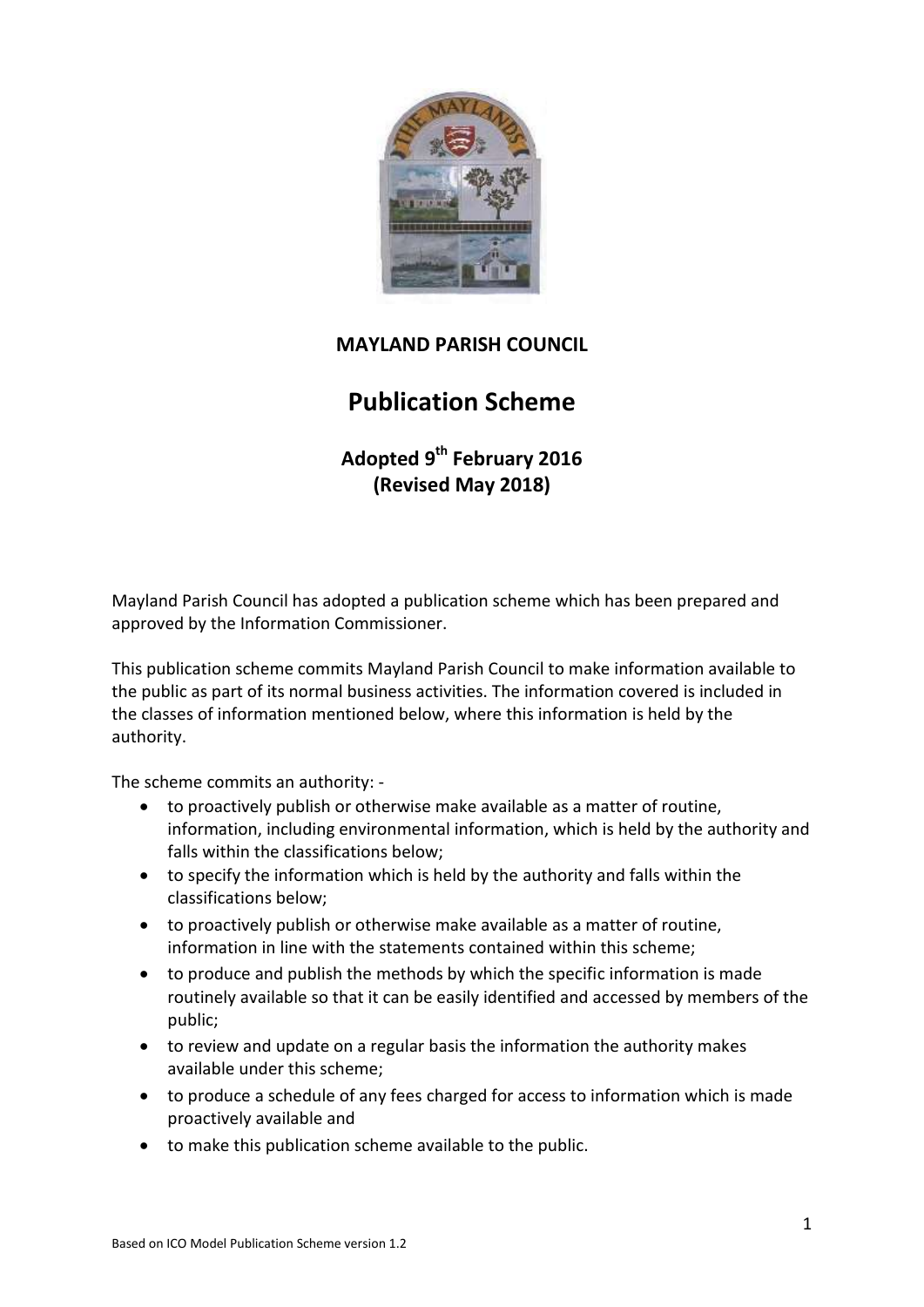## **Information available from Mayland Parish Council under its publication scheme**

The publication scheme covers the following classes of information: -

#### **Who we are and what we do**

Organisational information, locations and contacts, constitutional and legal governance.

#### **What we spend and how we spend it**

Financial information relating to projected and actual income and expenditure, tendering, procurement and contracts.

#### **What our priorities are and how we are doing**

Strategy and performance information, plans, assessments, inspections and reviews.

#### **How we make decisions**

Policy proposals and decisions. Decision making processes, internal criteria and procedures, consultations.

#### **Our policies and procedures**

Current written protocols for delivering our functions and responsibilities.

#### **Lists and registers**

Information held in registers required by law and other lists and registers relating to the functions of the authority.

#### **The services we offer**

Advice and guidance, booklets and leaflets, transactions and media releases. A description of the services offered.

The Parish Council is not expected to make available the following: -

- information the disclosure of which is prevented by law, or exempt under the Freedom of Information Act, or is otherwise properly considered to be protected from disclosure;
- information in draft form;
- information that is no longer readily available as it is contained in files that have been placed in archive storage, or is difficult to access for similar reasons;
- information it does not hold;
- information which is exempt under one of the FOIA exemptions or Environmental Information Regulations exceptions, or its release is prohibited by another statute;
- information which is readily and publicly available from an external website, in which case a direct link to that information should be provided;
- information which is archived, out of date or otherwise inaccessible or
- information it would be impractical or resource-intensive to prepare the material for routine release.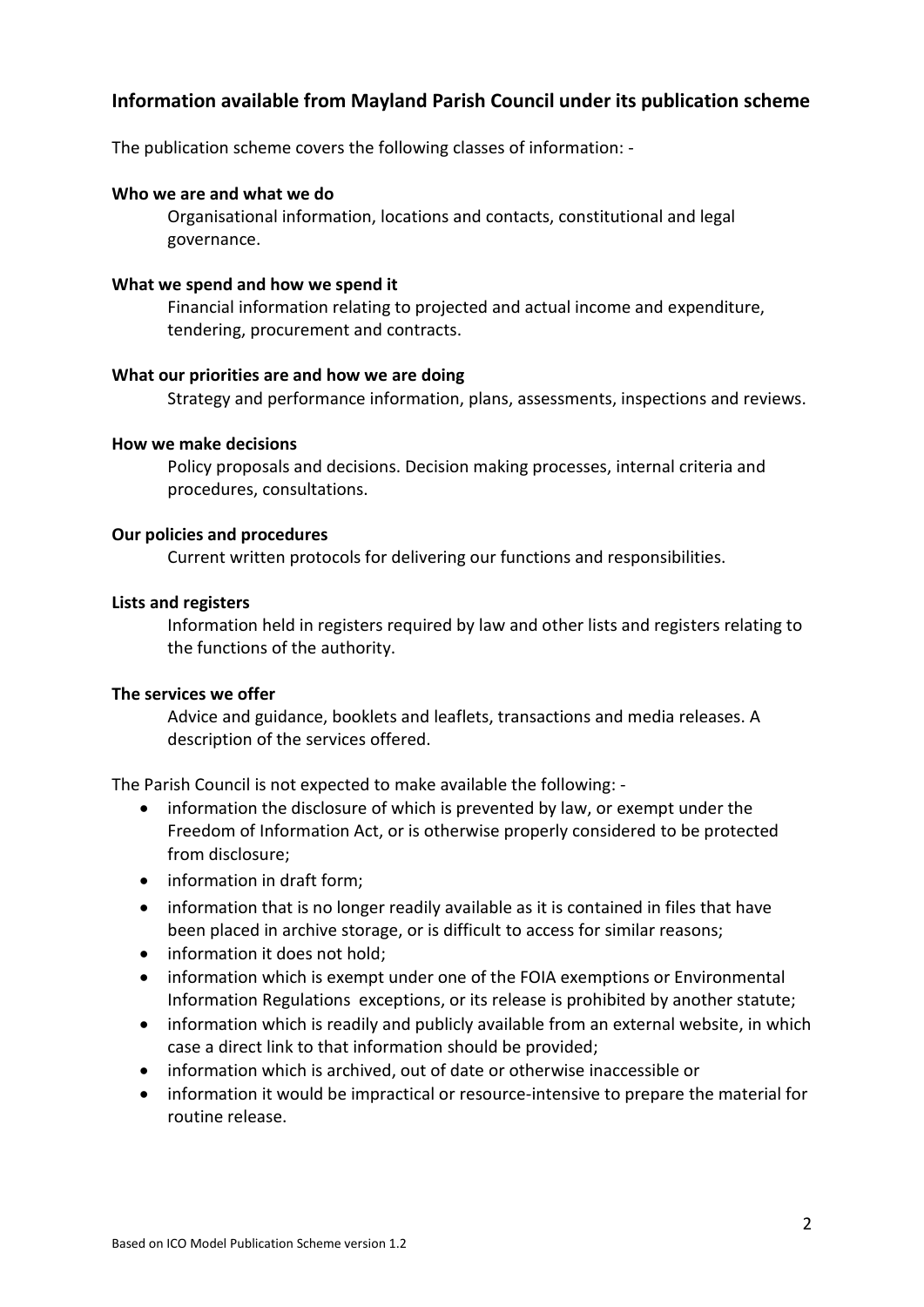## **The method by which information published under this scheme will be made available**

The authority will indicate clearly to the public what information is covered by this scheme and how it can be obtained.

Where it is within the capability of the parish council, information will be provided on our website. Where it is impracticable to make information available on the website or when an individual does not wish to access the information by the website, paper copies may be made available, or viewing of information may be arranged through the Clerk.

In exceptional circumstances some information may be available only by viewing in person. Where this manner is specified, contact details will be provided. An appointment to view the information will be arranged within a reasonable timescale.

Information will be provided in the language in which it is held or in such other language that is legally required. Where an authority is legally required to translate any information, it will do so.

Obligations under disability and discrimination legislation and any other legislation to provide information in other forms and formats will be adhered to when providing information in accordance with this scheme.

## **Charges which may be made for Information published under this scheme**

The purpose of this scheme is to make the maximum amount of information readily available at minimum inconvenience and cost to the public. Charges made by the authority for routinely published material will be justified and transparent and kept to a minimum.

Material which is published and accessed on the council's website will be provided free of charge.

Charges may be made for information subject to a charging regime specified by Parliament.

Charges may be made for actual disbursements incurred such as: -

- photocopying
- postage and packaging
- the costs directly incurred as a result of viewing information.

If a charge is to be made, confirmation of the payment due will be given before the information is provided. Payment may be requested prior to provision of the information.

### **Written Requests**

Information held by Mayland Parish Council that is not published under this scheme can be requested in writing, when its provision will be considered in accordance with the provisions of the Freedom of Information Act.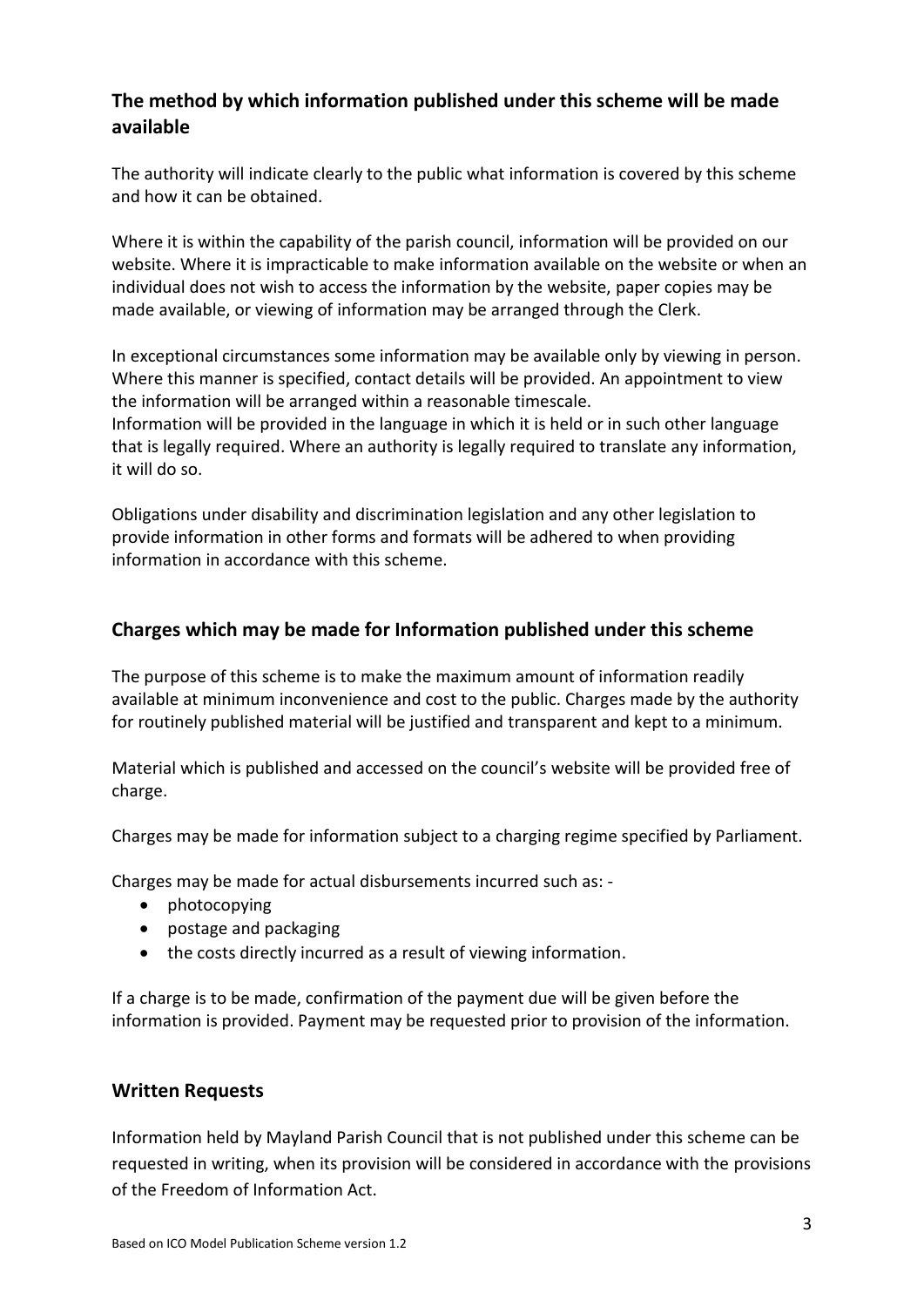| Information to be published                                                                                                                                                            | How the<br>information can be<br>obtained | Cost      |  |  |
|----------------------------------------------------------------------------------------------------------------------------------------------------------------------------------------|-------------------------------------------|-----------|--|--|
| Class1 - Who we are and what we do                                                                                                                                                     |                                           |           |  |  |
| (Organisational information, structures, locations and<br>contacts)                                                                                                                    |                                           |           |  |  |
| This will be current information only.                                                                                                                                                 |                                           |           |  |  |
| N.B. Councils should already be publishing as much information as<br>possible about how they can be contacted.                                                                         |                                           |           |  |  |
| Who's who on the Council and its Committees                                                                                                                                            | website                                   | none      |  |  |
| <b>Contact details for Parish Clerk and Council members</b><br>(named contacts where possible with telephone number<br>and email address (if used))                                    | website<br>none                           |           |  |  |
| Location of main Council office and accessibility details                                                                                                                              | website                                   | none      |  |  |
| Staffing structure                                                                                                                                                                     | contact clerk                             | none      |  |  |
| Class $2$ – What we spend and how we spend it                                                                                                                                          |                                           |           |  |  |
| (Financial information relating to projected and actual<br>income and expenditure, procurement, contracts and<br>financial audit)<br>Current and previous financial year as a minimum  |                                           |           |  |  |
| Annual return form and report by auditor                                                                                                                                               | hard copy                                 | 10p/sheet |  |  |
| <b>Finalised budget</b>                                                                                                                                                                | hard copy                                 | 10p/sheet |  |  |
| Precept                                                                                                                                                                                | 10p/sheet<br>hard copy                    |           |  |  |
| <b>Borrowing Approval letter</b>                                                                                                                                                       | NOT CURRENTLY HELD                        |           |  |  |
| <b>Financial Standing Orders and Regulations</b>                                                                                                                                       | website<br>none                           |           |  |  |
| Grants given and received                                                                                                                                                              | contact clerk<br>none                     |           |  |  |
| List of current contracts awarded and value of contract                                                                                                                                | contact clerk<br>none                     |           |  |  |
| Members' allowances and expenses                                                                                                                                                       | contact clerk<br>none                     |           |  |  |
| Class 3 - What our priorities are and how we are doing<br>(Strategies and plans, performance indicators, audits,<br>inspections and reviews)<br>Current and previous year as a minimum |                                           |           |  |  |
| Parish Plan (current and previous year as a minimum)                                                                                                                                   | website                                   | none      |  |  |
| Annual Report to Parish or Community Meeting (current<br>and previous year as a minimum)                                                                                               | website<br>none                           |           |  |  |
| <b>Quality status</b>                                                                                                                                                                  | <b>NOT CURRENTLY HELD</b>                 |           |  |  |
| Local charters drawn up in accordance with DCLG<br>guidelines                                                                                                                          | NOT CURRENTLY HELD                        |           |  |  |
| Class 4 - How we make decisions                                                                                                                                                        |                                           |           |  |  |
| (Decision making processes and records of decisions)<br>Current and previous council year as a minimum                                                                                 |                                           |           |  |  |
| Timetable of meetings (Council and any committee/sub-<br>committee meetings and parish meetings)                                                                                       | website                                   | none      |  |  |
| Agendas of meetings (as above)                                                                                                                                                         | website                                   | none      |  |  |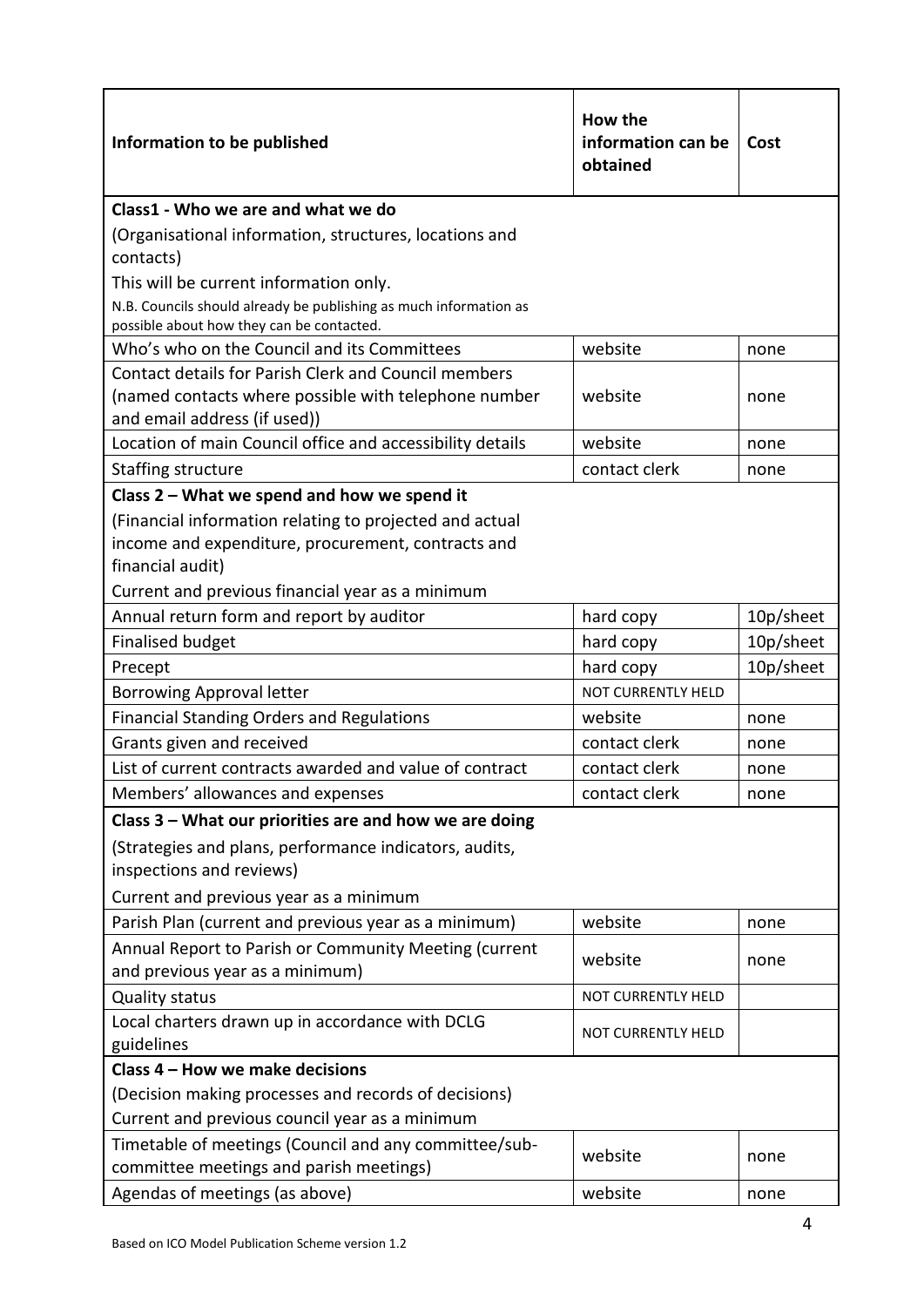| Minutes of meetings (as above) $-$ n.b. this will exclude                                            | website                   |           |  |
|------------------------------------------------------------------------------------------------------|---------------------------|-----------|--|
| information that is properly regarded as private to the<br>meeting.                                  |                           | none      |  |
| Reports presented to council meetings - N.B. this will                                               |                           |           |  |
| exclude information that is properly regarded as private to                                          | hard copy                 | 10p/sheet |  |
| the meeting.                                                                                         |                           |           |  |
| Responses to consultation papers                                                                     | hard copy                 | 10p/sheet |  |
| Responses to planning applications                                                                   | 10p/sheet<br>hard copy    |           |  |
| Bye-laws                                                                                             | NOT CURRENTLY HELD        |           |  |
| Class 5 - Our policies and procedures                                                                |                           |           |  |
| (Current written protocols, policies and procedures for                                              |                           |           |  |
| delivering our services and responsibilities)                                                        |                           |           |  |
| Policies and procedures for the conduct of council business:                                         |                           |           |  |
| Procedural standing orders                                                                           | website                   | none      |  |
| Committee and sub-committee terms of reference                                                       | website                   | none      |  |
| Delegated authority in respect of officers (contained<br>within the council's Financial Regulations) | website                   | none      |  |
| • Code of Conduct                                                                                    | website                   | none      |  |
| • Policy statements                                                                                  | NOT CURRENTLY HELD        |           |  |
| Policies and procedures for the provision of services and                                            |                           |           |  |
| about the employment of staff:                                                                       |                           |           |  |
| • Internal instructions to staff and policies relating to                                            |                           |           |  |
| the delivery of services                                                                             | <b>NOT CURRENTLY HELD</b> |           |  |
| Equality and diversity policy                                                                        | <b>NOT CURRENTLY HELD</b> |           |  |
| Health and safety policy<br>٠                                                                        | NOT CURRENTLY HELD        |           |  |
| Recruitment policies (including current vacancies)<br>٠                                              | NOT CURRENTLY HELD        |           |  |
| Policies and procedures for handling requests for<br>$\bullet$                                       | website                   | none      |  |
| information                                                                                          |                           |           |  |
| • Complaints procedures (including those covering                                                    |                           |           |  |
| requests for information and operating the publication                                               | website                   | none      |  |
| scheme)                                                                                              |                           |           |  |
| Information security policy (contained within Data<br><b>Protection Policy)</b>                      | website                   | none      |  |
| Records management policies (records retention,                                                      |                           |           |  |
| destruction and archive)                                                                             | website                   | none      |  |
| Data protection policies                                                                             | website                   | none      |  |
| Schedule of charges (for the publication of information)                                             | website                   | none      |  |
| Class $6$ – Lists and Registers                                                                      |                           |           |  |
| Currently maintained lists and registers only                                                        |                           |           |  |
| Any publicly available register or list (if any are held this                                        |                           |           |  |
| should be publicised; in most circumstances existing access                                          | NOT CURRENTLY HELD        |           |  |
| provisions will suffice)                                                                             |                           |           |  |
| Asset register                                                                                       | inspection                | none      |  |
| Disclosure log (indicating the information that has been                                             |                           |           |  |
| provided in response to requests; recommended as good                                                | NOT CURRENTLY HELD        |           |  |
| practice, but may not be held by parish councils)                                                    |                           |           |  |